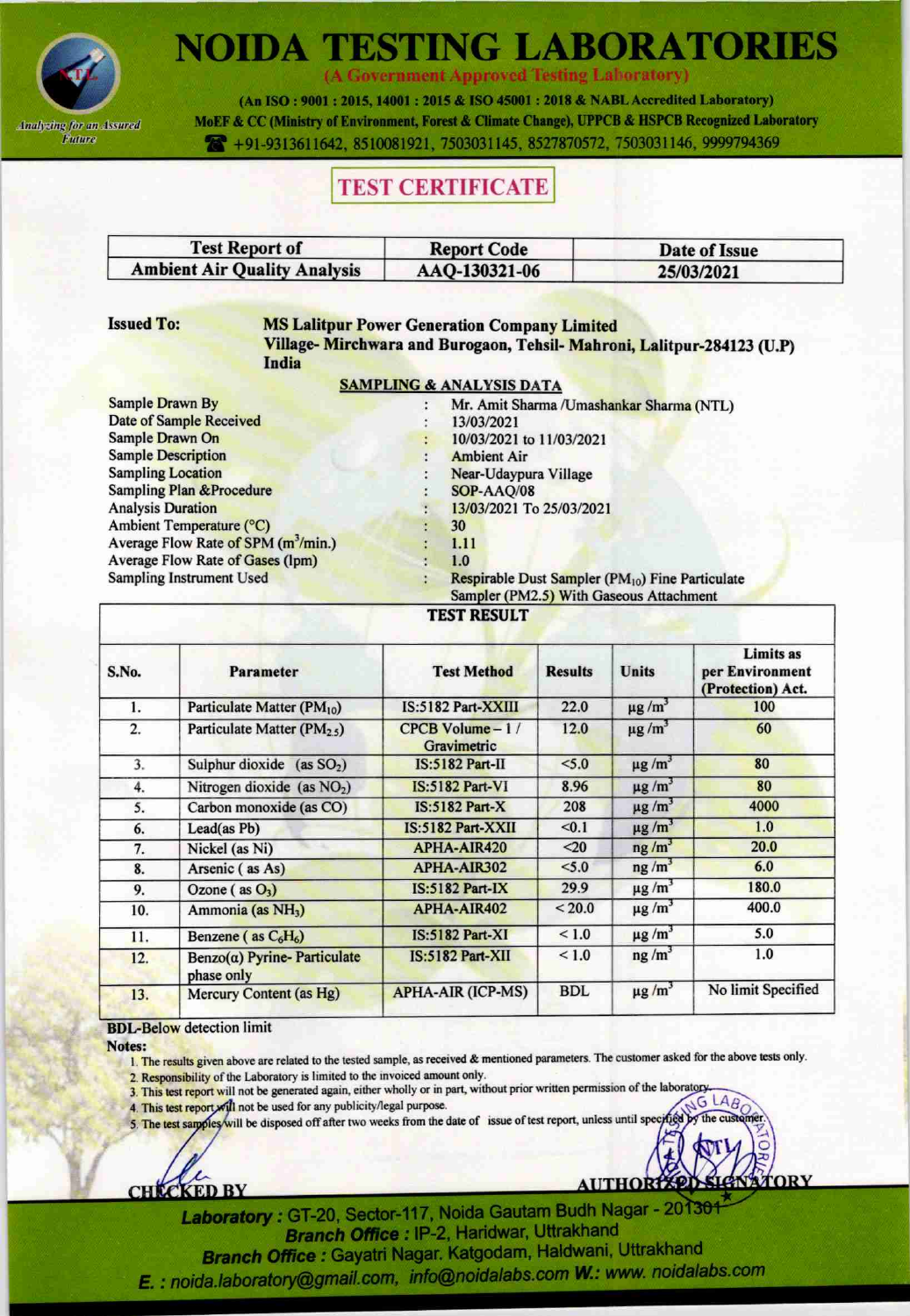

# **NOIDA TESTING LABORATORIES**

(A Government Approved Testing Laboratory)

(An ISO: 9001: 2015, 14001: 2015 & ISO 45001: 2018 & NABL Accredited Laboratory) MoEF & CC (Ministry of Environment, Forest & Climate Change), UPPCB & HSPCB Recognized Laboratory 491-9313611642, 8510081921, 7503031145, 8527870572, 7503031146, 9999794369

### **TEST CERTIFICATE**

| <b>Test Report of</b>               | <b>Report Code</b> | Date of Issue |  |  |
|-------------------------------------|--------------------|---------------|--|--|
| <b>Ambient Air Quality Analysis</b> | AAQ-130321-01      | 25/03/2021    |  |  |

#### **Issued To:**

### **MS Lalitpur Power Generation Company Limited**

Village-Mirchwara and Burogaon, Tehsil-Mahroni, Lalitpur-284123 (U.P) India

#### **SAMPLING & ANALYSIS DATA**

÷

| <b>Sample Drawn By</b>                        |
|-----------------------------------------------|
| <b>Date of Sample Received</b>                |
| Sample Drawn On                               |
| <b>Sample Description</b>                     |
| <b>Sampling Location</b>                      |
| <b>Sampling Plan &amp; Procedure</b>          |
| <b>Analysis Duration</b>                      |
| Ambient Temperature (°C)                      |
| Average Flow Rate of SPM (m <sup>3</sup> /min |
| Average Flow Rate of Gases (lpm)              |
| Sampling Instrument Used                      |
|                                               |

Mr. Amit Sharma / Umashankar Sharma (NTL) 13/03/2021 10/03/2020 to 11/03/2021 **Ambient Air** Near-Admin Block SOP-AAQ/08 13/03/2021 TO 25/03/2021 29.0  $1.12$  $1.0$ Respirable Dust Sampler (PM10) Fine Particulate Sampler (PM2.5) With Gaseous Attachment

#### **TEST RESULT**

| S.No. | Parameter                                         | <b>Test Method</b>                 | <b>Results</b> | <b>Units</b>           | <b>Limits as</b><br>per Environment<br>(Protection) Act. |
|-------|---------------------------------------------------|------------------------------------|----------------|------------------------|----------------------------------------------------------|
| 1.    | Particulate Matter (PM10)                         | IS:5182 Part-XXIII                 | 29.6           | $\mu$ g/m <sup>3</sup> | 100                                                      |
| 2.    | Particulate Matter (PM <sub>25</sub> )            | $CPCB$ Volume $-1/$<br>Gravimetric | 17.0           | $\mu$ g/m <sup>3</sup> | 60                                                       |
| 3.    | Sulphur dioxide (as $SO2$ )                       | $IS:5182$ Part-II                  | 7.15           | $\mu$ g/m <sup>3</sup> | 80                                                       |
| 4.    | Nitrogen dioxide (as NO <sub>2</sub> )            | <b>IS:5182 Part-VI</b>             | 14.21          | $\mu$ g/m <sup>3</sup> | 80                                                       |
| 5.    | Carbon monoxide (as CO)                           | $IS:5182$ Part- $X$                | 1069           | $\mu$ g/m <sup>3</sup> | 4000                                                     |
| 6.    | Lead(as Pb)                                       | IS:5182 Part-XXII                  | < 0.1          | $\mu$ g/m <sup>3</sup> | 1.0                                                      |
| 7.    | Nickel (as Ni)                                    | APHA-AIR420                        | $20$           | ng/m <sup>3</sup>      | 20.0                                                     |
| 8.    | Arsenic (as As)                                   | APHA-AIR302                        | < 5.0          | $ng/m^3$               | 6.0                                                      |
| 9.    | Ozone $(as O3)$                                   | $IS:5182$ Part- $IX$               | 36.02          | $\mu$ g/m <sup>3</sup> | 180.0                                                    |
| 10.   | Ammonia (as NH <sub>3</sub> )                     | <b>APHA-AIR402</b>                 | < 20.0         | $\mu$ g/m <sup>3</sup> | 400.0                                                    |
| 11.   | Benzene (as $C_6H_6$ )                            | <b>IS:5182 Part-XI</b>             | < 1.0          | $\mu$ g/m <sup>3</sup> | 5.0                                                      |
| 12.   | $Benzo(\alpha)$ Pyrine- Particulate<br>phase only | $IS:5182$ Part-XII                 | < 1.0          | $ng/m^3$               | 1.0                                                      |
| 13.   | Mercury Content (as Hg)                           | <b>APHA-AIR (ICP-MS)</b>           | <b>BDL</b>     | $\mu$ g/m <sup>3</sup> | No limit Specified                                       |

#### **BDL-** Below detection limit

Notes:

- 1. The results given above are related to the tested sample, as received & mentioned parameters. The customer asked for the above tests only.
- 2. Responsibility of the Laboratory is limited to the invoiced amount only.
- 3. This test report will not be generated again, either wholly or in part, without prior written permission of the laboratory
- 4. This test report will not be used for any publicity/legal purpose.
- 5. The test samples will be disposed off after two weeks from the date of issue of test report, unless until specified

**CHECKED BY** 

**AUTHORIZED &** 

Laboratory: GT-20, Sector-117, Noida Gautam Budh Nagar - 20139 Branch Office : IP-2, Haridwar, Uttrakhand Branch Office : Gayatri Nagar. Katgodam, Haldwani, Uttrakhand E. : noida.laboratory@gmail.com, info@noidalabs.com W.: www. noidalabs.com